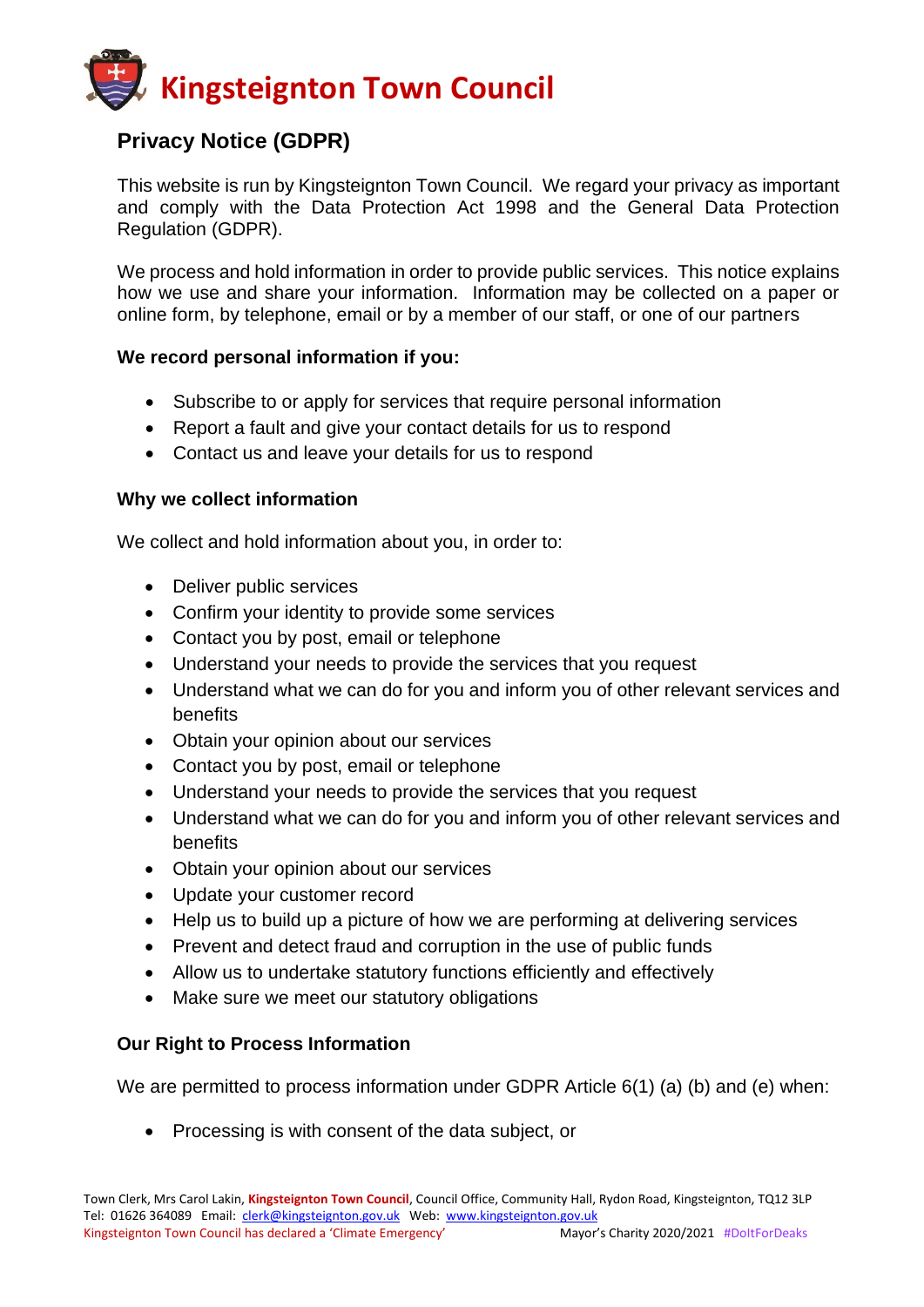- Processing is necessary for compliance with a legal obligation, or
- Processing is necessary for the performance of a task carried out in the public interest or in the exercise of official authority vested in the controller

## **How we use your information**

We will only use any personal information you send us for the purpose for which you provide it. We will only hold your information for as long as necessary. All employees who have access to your personal data and are associated with the handling of that data are obliged to respect the confidentiality of your data. All your communications to us are protected against unauthorised access by third parties.

The Council tries to keep the information we have about you accurate and up to date. If, however, you find errors or inaccuracies in your data, we will erase, complete or ament that information upon your request. Our contact details are below.

## **We will process your information for the following purposes:**

- For the service you requested, and to monitor and improve the council's performance in responding to your request
- To allow us to be able to communicate and provide services and benefits appropriate to your needs
- To ensure that we meet our legal obligations
- Where necessary for the law enforcement functions
- To prevent and detect fraud or crime
- To process relevant financial transactions including grants and payments for goods and services supplied to the Council
- Where necessary to protect individuals from harm or injury
- To allow the statistical analysis of data so we can plan the provision of services

## **Information sharing**

We may need to pass your information to other people and organisations that provide the service. These providers are obliged to keep your details securely and use them only to fulfil your request. If we wish to pass your sensitive or confidential information onto a third party, we will only do so once we have obtained your consent, unless we are legally required to do so. We may disclose information to other partners where it is necessary, eight to comply with a legal obligation, or where permitted under the Data Protection Act.

Where we need to disclose sensitive or confidential information to other partners, we will do so only with your prior explicit consent or where we are legally required to. We may disclose information when necessary to prevent risk of harm to an individual. **Information Security**

GDPR Privacy Notice Policy Updated March 2021 Review date: March 2023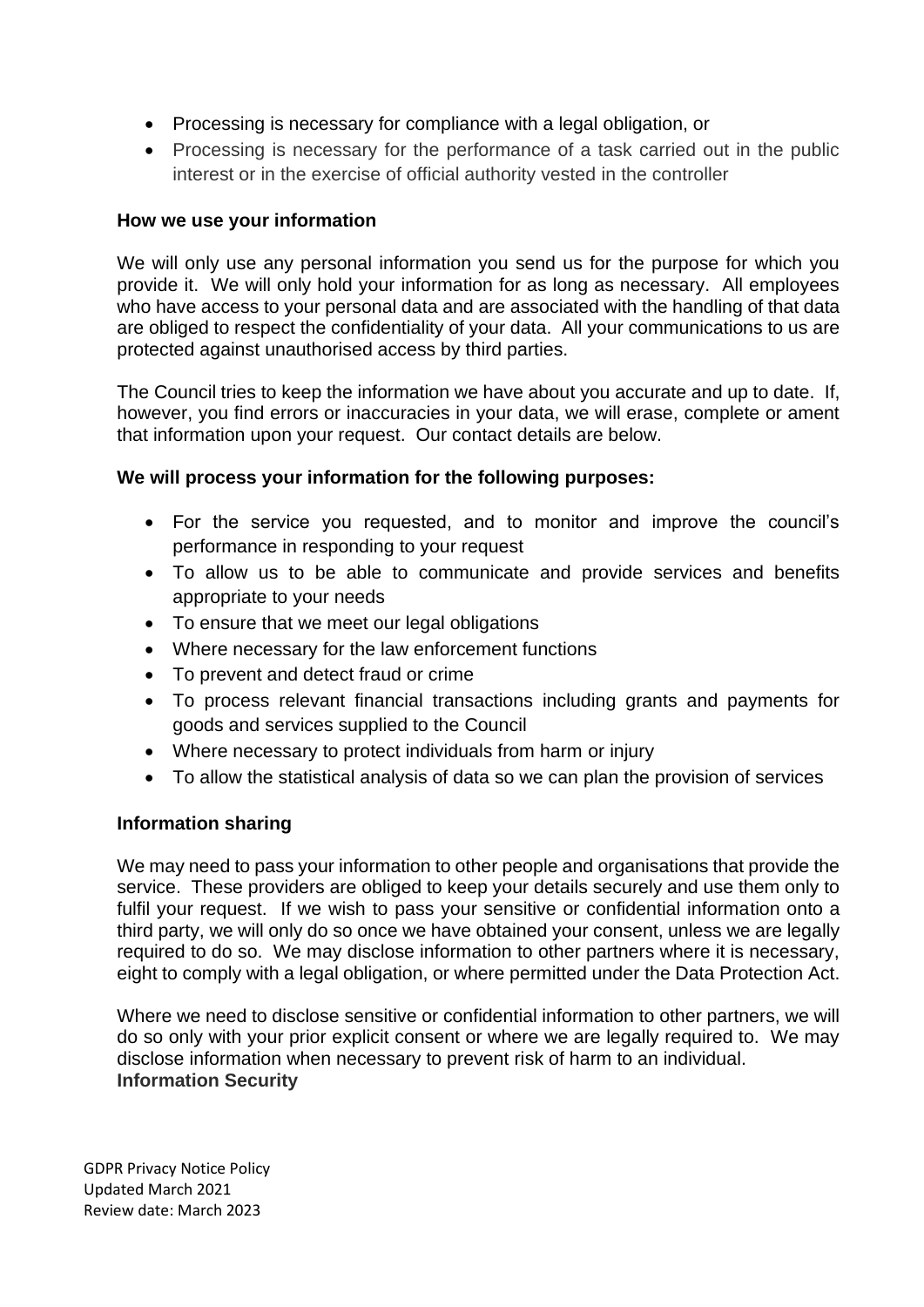

Kingsteignton Town Council cares to ensure the security of personal data. We make sure that your information is protected from unauthorised access, loss, manipulation, falsification, destruction or unauthorised disclosure. This is done through appropriate technical measures and appropriate policies. We will only keep your data for the purpose it was collected for and only for as long as is necessary. After which it will be deleted.

#### **Children**

We will not provide any data relating to a child (under s.134) without the express parental/guardian consent of the child concerned.

#### **Your Rights**

#### **Access to information**

You have the right to request access to the information we have about you. You can do this by contacting [clerk@kingteignton.gov.uk](mailto:clerk@kingteignton.gov.uk)

#### **Information Correction**

If you believe that the information we have about you is incorrect, you may contact us so that we can update it and keep your data accurate. Please contact [clerk@kingteignton.gov.uk](mailto:clerk@kingteignton.gov.uk)

#### **Information Deletion**

If you wish Kingsteignton Town Council to delete the information about you, please contact [clerk@kingsteignton.gov.uk](mailto:clerk@kingsteignton.gov.uk)

#### **Right to Object**

If you believe that your data is not being processed for the purpose it has been collected for, you may object. Please contact [clerk@kingsteignton.gov.uk](mailto:clerk@kingsteignton.gov.uk)

#### **Rights Related to Automated Decision Making and Profiling**

Kingsteignton Town Council does not use automated decision making or profiling of individual personal data.

#### **To Sum Up**

In accordance with the law, we only collect a limited amount of information about you that is necessary for correspondence, information and service provision. We do not use profiling, we do not sell your data and we do not pass your data to third parties without your consent. We do not use your data for purposes other than those specified. We make sure your data is stored securely. We delete all information deemed to be no longer